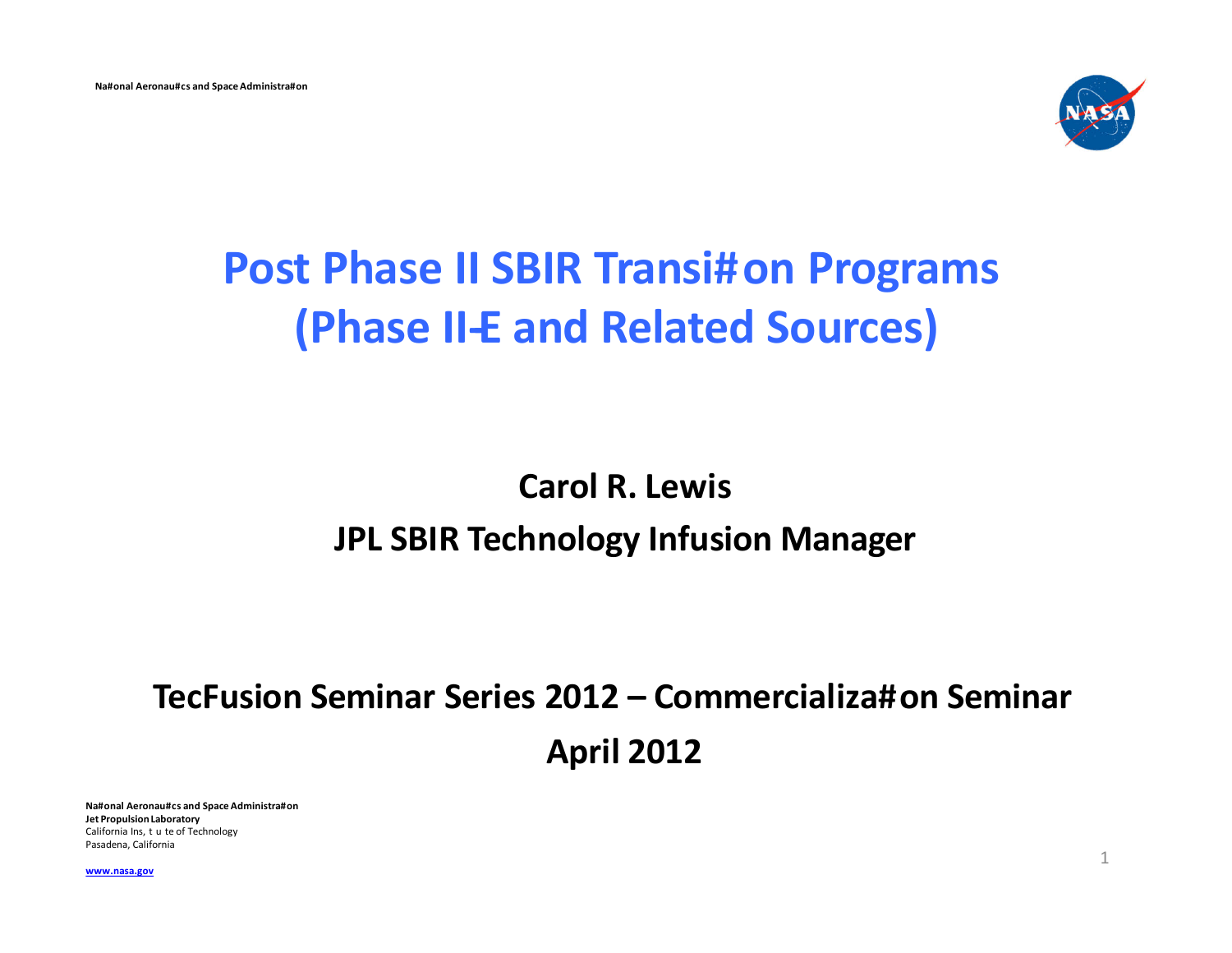

### **Outline**

- Why post Phase II technology transi, o n p rograms are important
	- $-$  SBIR 2.0
	- SBIR Reauthoriza,on Outreach and Commercializa,on Ini, a , ves
- NASA Phase II-Enhancement (II-E)
- DoD Transi, o n Programs (from 2011 Beyond Phase II Conference)
	- Navy
	- Army
	- Air Force/DARPA
- Summary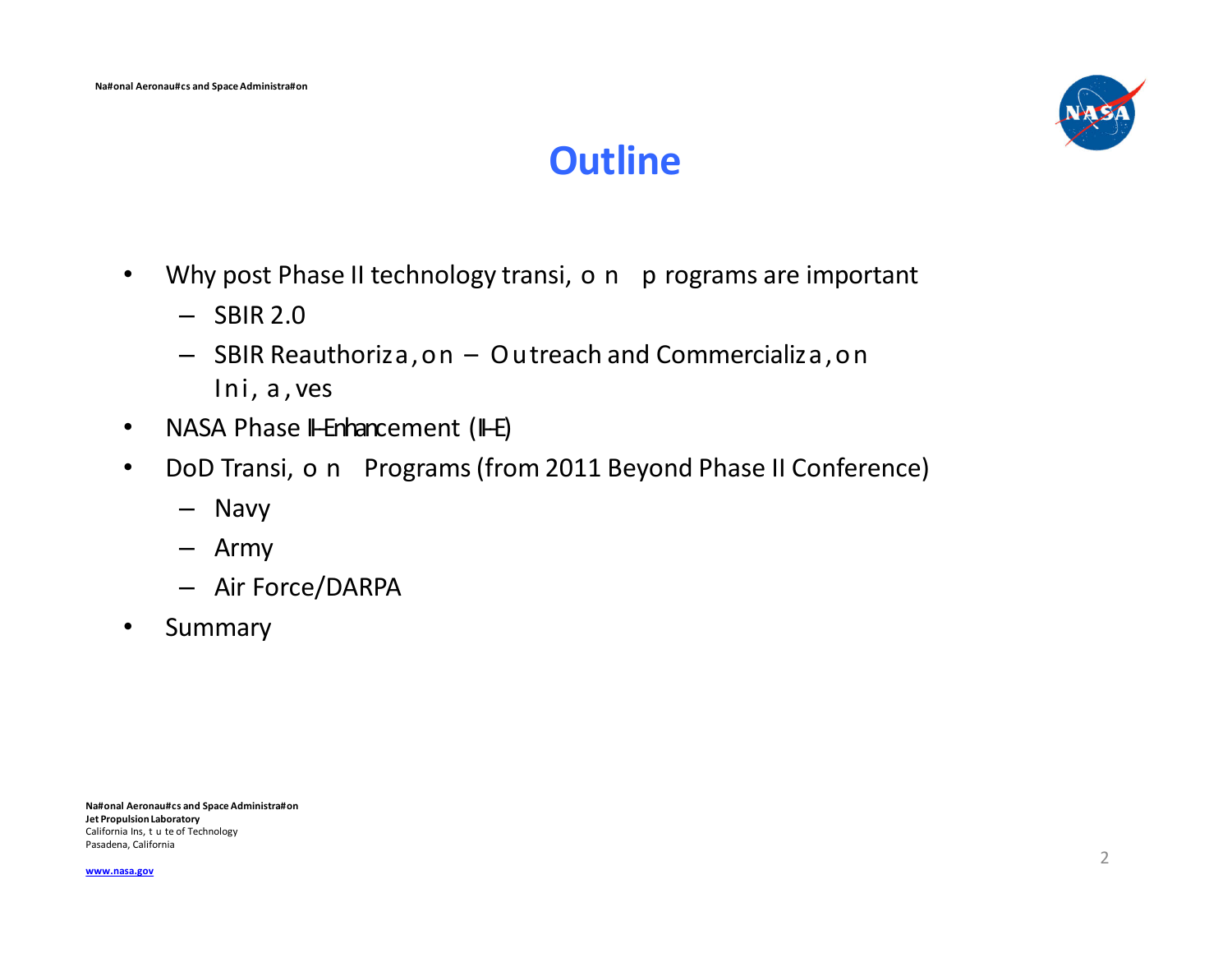### **SBIR 2.0**



- Originated with the White House Innova,on and Entrepreneurial Working Group (IEWG), a Federal Interagency Working Group formed in response to President Obama's emphasis on importance of innova, on to U.S. economy.
	- Included a subgroup created to focus on SBIR Best Prac, ces.
- SBIR 2.0 is a set of ini, a , ves to improve efficiency and effec, veness of the SBIR program, and to make it more entrepreneur-friendly. See hX p://www.sbir.gov/content/announcing-bi-20
- Ini, a , ves of most interest to infusion: Shared Best Prac, ces
	- Expand bridge financing programs-with a focus on Phase II matching programs. Encourage more SBIR agencies to leverage their SBIR funds to encourage third party investment.
	- Expand use of the SBIR program to facilitate technology transfer from federal labs. Ini, a II y piloted by NIST to encourage commercializa, on of intramural research.
	- Encourage agencies to issue joint solicita,ons, to streamline topics for applicants and address areas of na, o n a l p riori, es.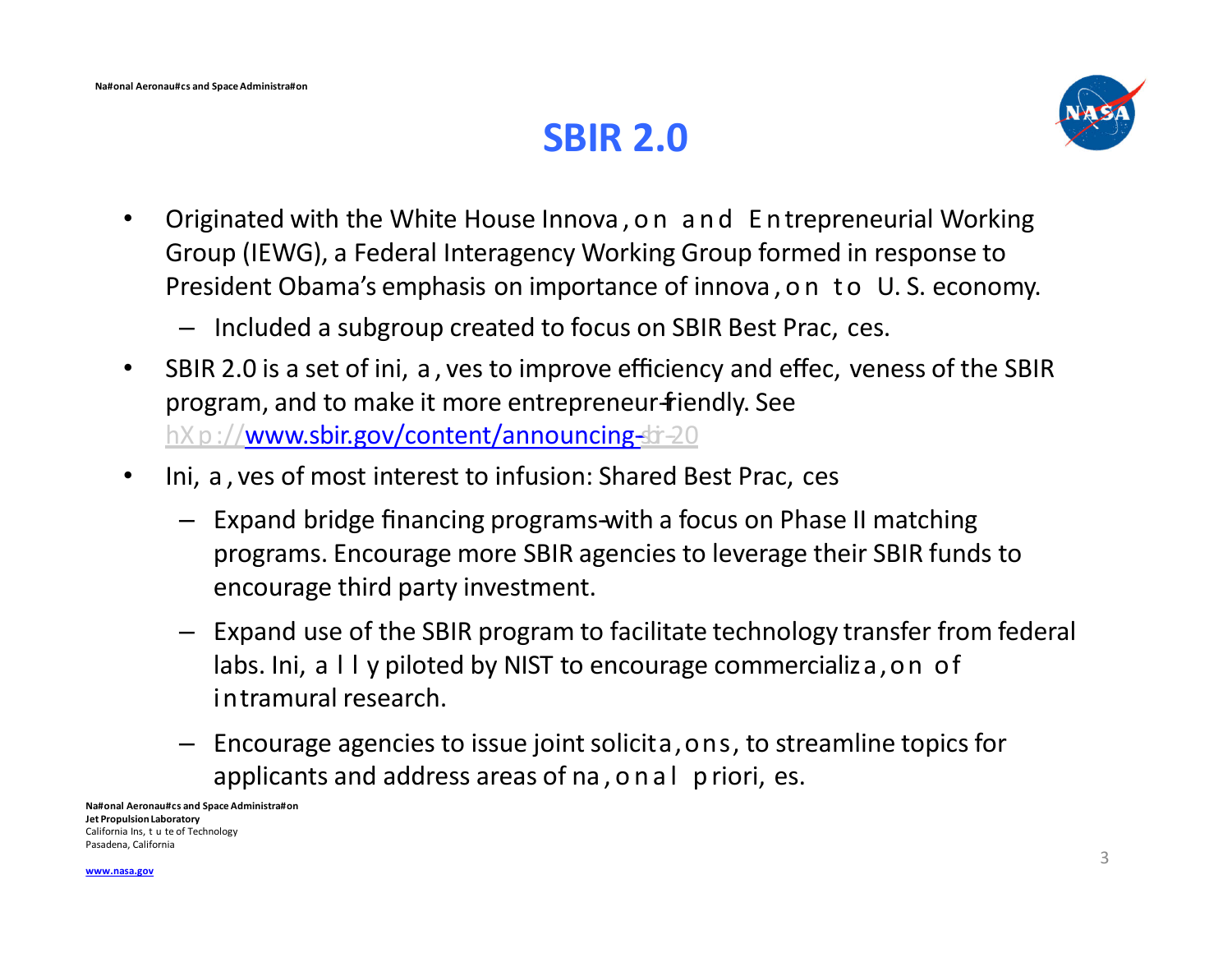

- On 12/31/2011, the Federal SBIR Program was reauthorized through 9/30/2017 as part of the Na,onal Defense Authoriza,on Act for Fiscal Year 2012, H.R.1540; Public Law No. 112-81.
- Full text at the Library of Congress website, hX p://thomas.loc.gov/home/thomas.php
	- Search Bill Summary and Status: Select "Bill Number" and input H.R.1540
	- Click on "Text of Legisla , on"
	- Select the most recent version [H.R.1540.ENR] to download a PDF.
	- In the PDF, navigate to Division E SBIR and STTR Reauthoriza,on
		- Sub, t I e B Outreach and Commercializa, on Ini, a, ves
- The U. S. Small Business Administra,on (S BA) has 180 days to implement new SBIR/ STTR policy direc, ves  $-$  i. e. how the new legisla, on will be implemented
	- Sean Greene (SBA Associate Administrator for Investment and Innova,on) has posted a summary of procedures and , melines at

business/implemen, n g-sbir-and-sX r-reauthoriza, on-our-plan-aXack hX p://community.sba.gov/community/blogs/official-sta-news-and-views/open-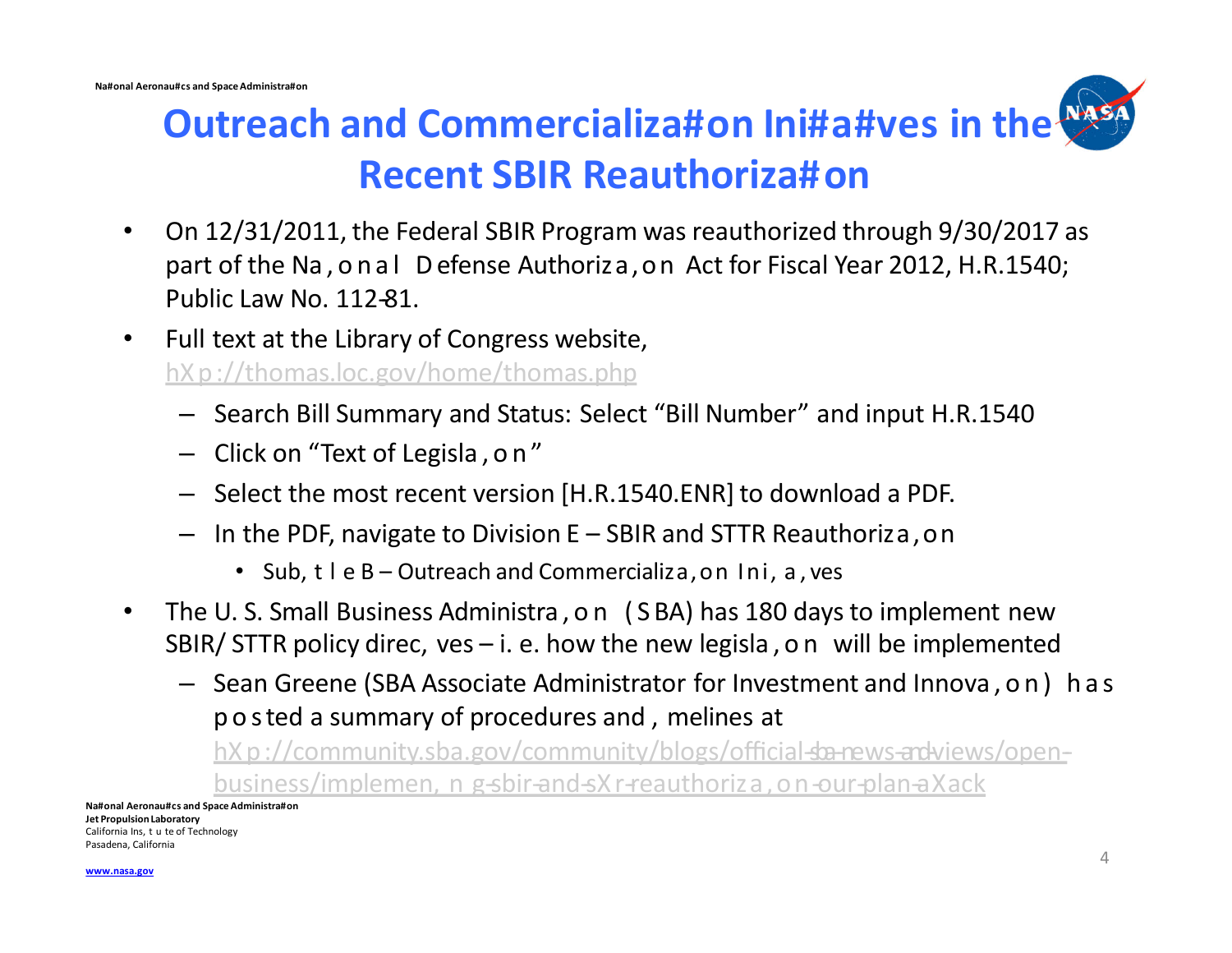

## **11 Federal Agencies Par#cipate in SBIR**

- All Federal Agencies with an extramural R&D budget >\$100M (SBIR) or >\$1B (STTR)  $\bullet$ are required to par, cipate.
	- Dept of Agriculture
	- Dept of Commerce (NIST, NOAA)
	- Dept of Defense (mul, p I e agencies) \*
	- Dept of Educa, on
	- Dept of Energy \*
	- Dept of Health & Human Services (NIH \*, CDC, FDA, AHRQ, NCI)
	- Dept of Homeland Security
	- Dept of Transporta, on
	- Environmental Protec, o n Agency
	- $-$  NASA  $*$
	- Na, on al Science Founda, on NSF \*
- Some of these agencies already have formal post Phase II tech transi, o n  $\bullet$ ini, a, ves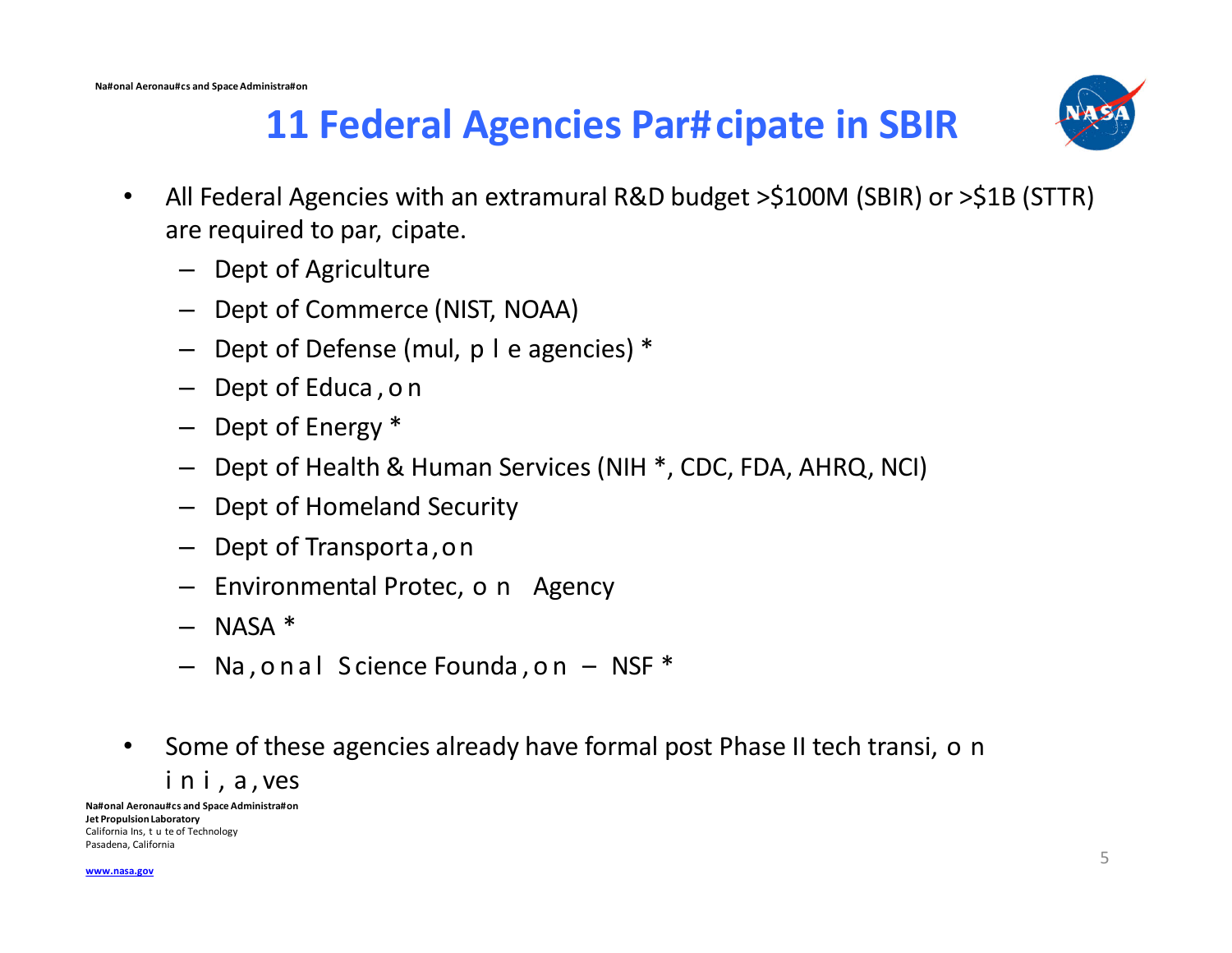Na#onal Aeronau#cs and Space Administra#on



### **NASA Post Phase II Transi#on Programs: Phase II-E**

Na#onal Aeronau#cs and Space Administra#on Jet Propulsion Laboratory California Ins, t u te of Technology Pasadena, California

www.nasa.gov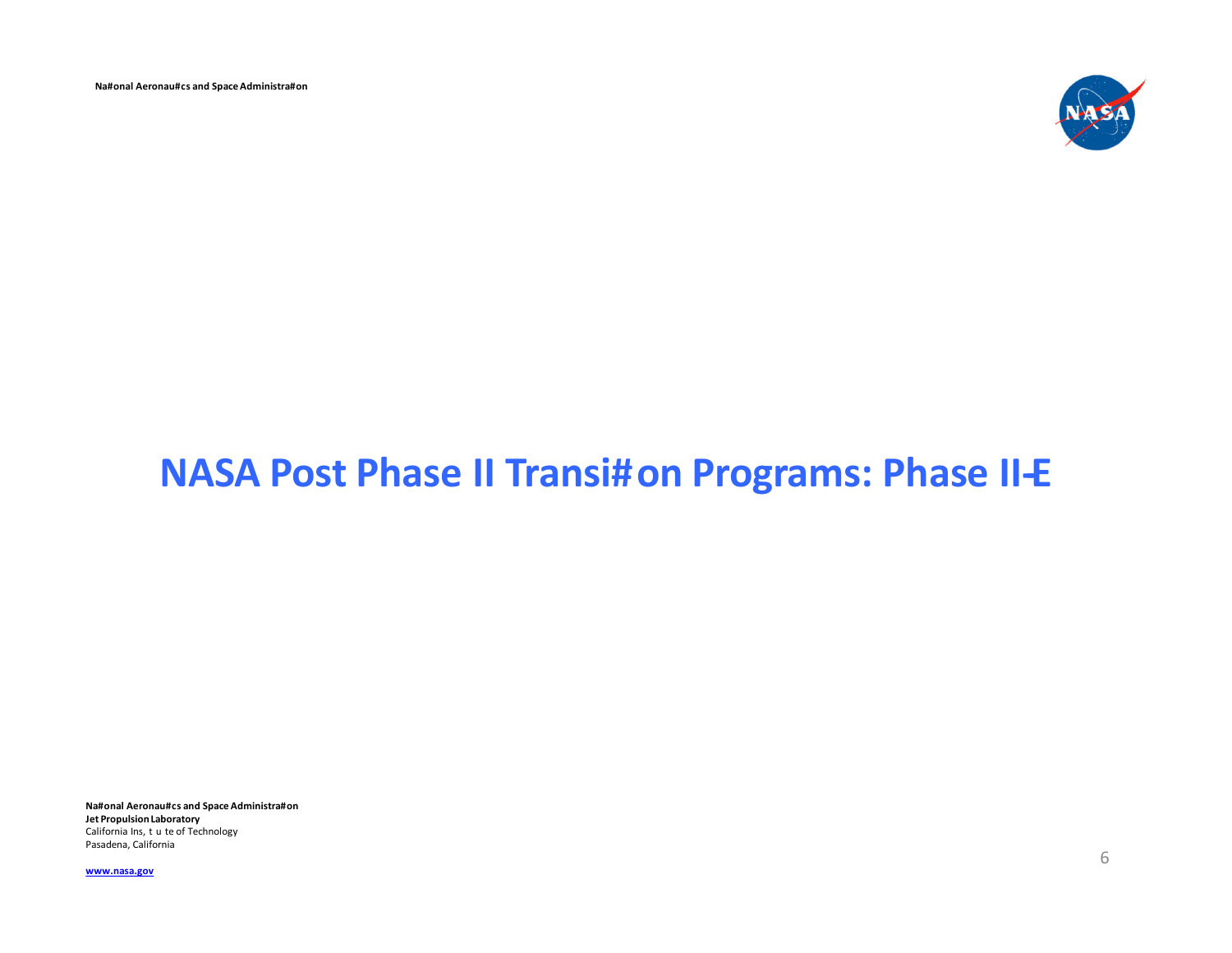

# **What is NASA Phase II-E, and which SBIR companies are eligible?**

- NASA has developed a Phase II Enhancement (I-E) policy to encourage transi, o n i n g SBIR Phase II contracts into post Phase II awards.
	- Can provide a company with up to \$150K (will be \$250K star, n g with the '11 Phase II's) of addi, o n a l Phase II SBIR/STTR funds. Company must provide matching (cost sharing) funds from a non SBIR/STTR source – either a NASA project, NASA contractor, or third party commercial investor - tenhance their technology for further research, infusion, and/or commercializa,on.
	- Extends an exis, n g Phase II contract for at least 4 months.
- NASA has provided eligible companies with official guidance, including what types of rela,onships b etween a small company and outside investors qualify as an investment.
	- If you have access to the NASA SBIR/STTR Contract Administra,on and Clos eout Electronic Handbook (EHB), the guidance is also posted there. Or we can e-mail you a copy.
- To qualify for Phase  $H\text{-}E$ :
	- During Phase II, the small business must submit a Phase II-E applica, on via the Contract Administra,on and Clos eout EHB. The submiXal window is specified in advance by NASA HQ.
	- '08 Phase II companies were eligible in 2011.

**Na#onal Aeronau#c<del>san</del>d Space@@ipRpagse** II companies will be eligible in 2012. An, cipate call in early to mid CY'12. **Jet Propulsion Laboratory**  California Ins, t u te of Technology Pasadena, California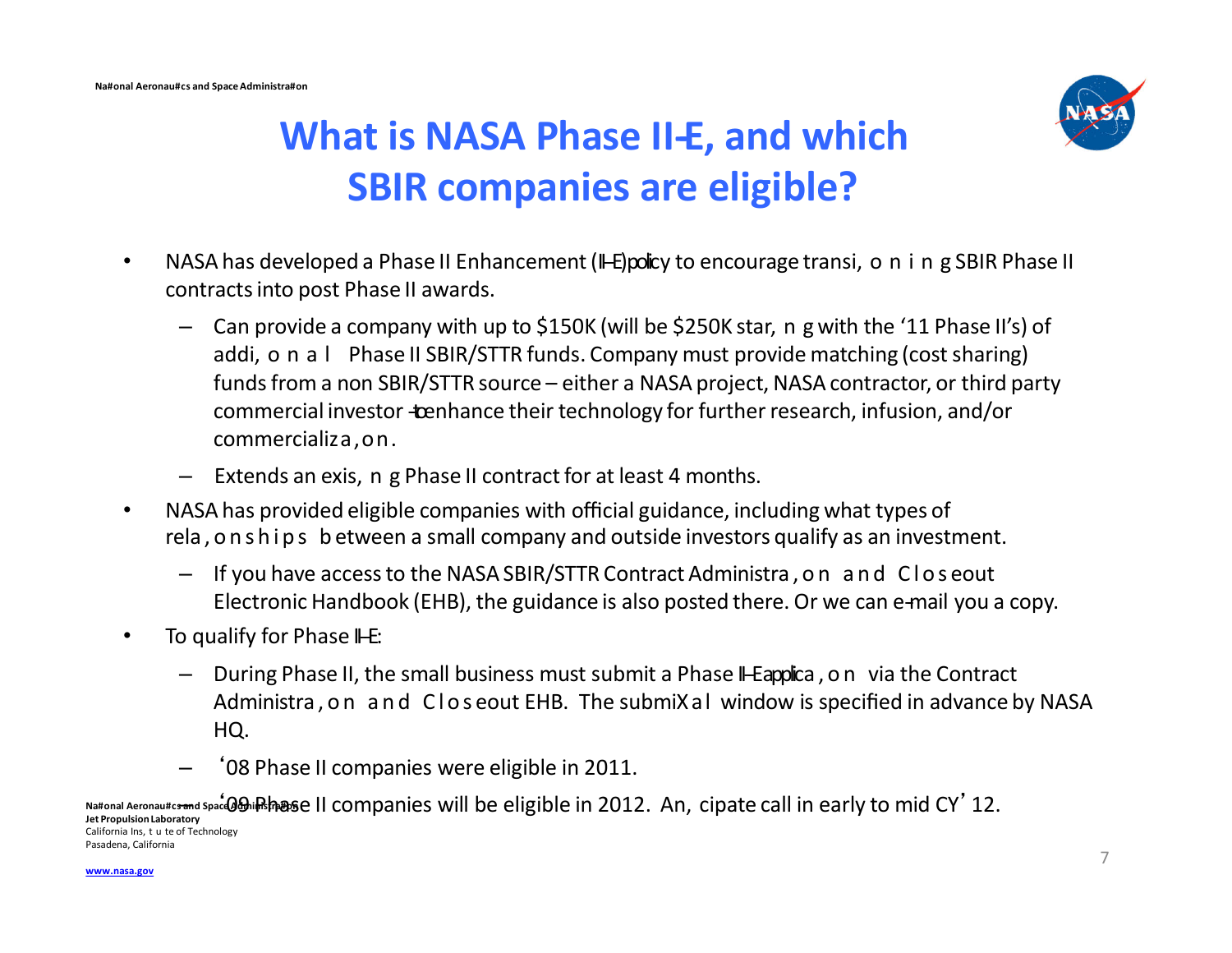

#### **NASA Phase II Enhancement FAQs (1/3)**

 $Q1$ : Where can I find instruc, o n s o n h o w to apply? A1: In the NASA SBIR/STTR Contract Administra,on and Clos eout Electronic Handbook (EHB) at hXps://ehb8.gsfc.nasa.gov/contracts/public/firmHome.do This also includes a link to the sec, o n " What Qualifies as Investment under NASA's SBIR/STTR Phase II Enhancement", which is NASA's official guidance on what types of rela, onships between a small company and outside investors qualify.

Q2: When is the proposal submiXal period?

A2: The proposal submiXal period for ac, ve Program Year 2009 (PY'09) Phase II companies will be early to mid calendar 2012. NASA HQ will announce the exact dates in early 2012. There is one submiXal period per year. Note the , me phasing: PY'09 Phase II companies will be eligible in 2012; PY'10 Phase II companies will be eligible in 2013, etc.

Updated February 2012; original appeared in "Technology Infusion Managers' Voices: NASA Phase II Enhancement FAQs" in *The Concept: NASA SBIR/STTR Quarterly Newsle; er*, Volume 2, number 2, Fall 2010, p. 4. Original is publicly available at hX p://sbir.nasa.gov/SBIR/newsleXer.html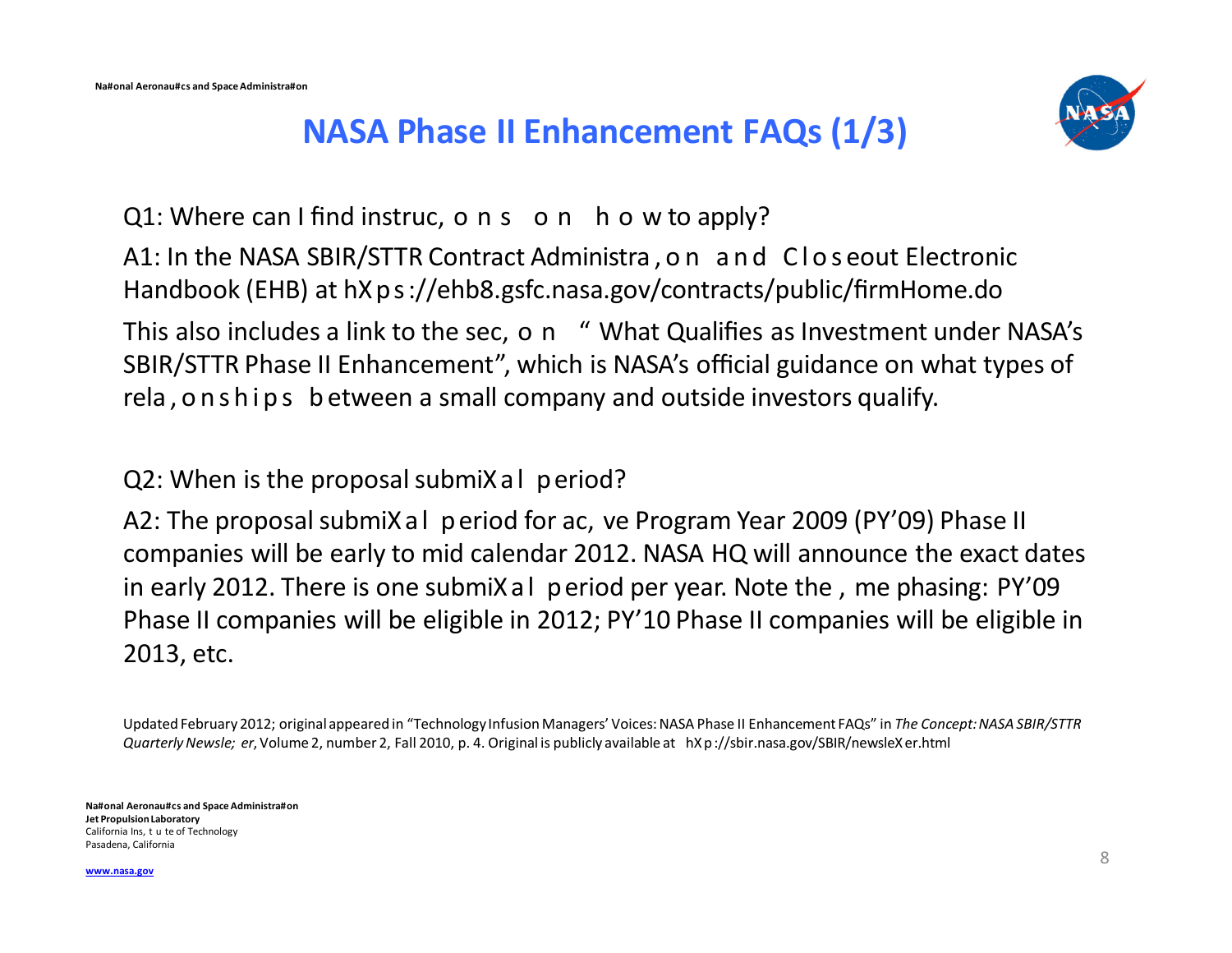

#### **NASA Phase II Enhancement FAQs (2/3)**

- Q3: What items do I need to include in my Phase I-E applica, on?
- A3: Six parts must be submiXed at hXps://ehb8.gsfc.nasa.gov/contracts/public/firmHome.do
- (1) Phase II--E Applica, on Form, (2) LeXer of Commitment from a qualified cost-sharing source, (3) Statement of Work for enhancement effort, (4) Cost Proposal for enhancement effort, (5) Summary Briefing Chart, and (6) Commercializa,on Plan.

Q4. I don't have cost-sharing funds confirmed. Can I s, II sub mit a Phase II-E applica, on if I need only \$150K (\$250K star, n g with FY'11 Phase II) and just want to apply for the SBIR por,  $o \nvert$   $?$  A4: No, matching funds from a non-BIR/STTR source are required.

Q5: I have a Phase II SBIR contract with another funding agency, but I'm also interested in NASA applica, ons. Can I apply for NASA Phase II-E funding?

A5: No, only an ac, ve NASA Phase II contract can be augmented with NASA Phase II-E (*At least to date*).

Updated February 2012; original appeared in "Technology Infusion Managers' Voices: NASA Phase II Enhancement FAQs" in *The Concept: NASA SBIR/STTR Quarterly Newsle; er*, Volume 2, number 2, Fall 2010, p. 4. Original is publicly available at hX p://sbir.nasa.gov/SBIR/newsleXer.html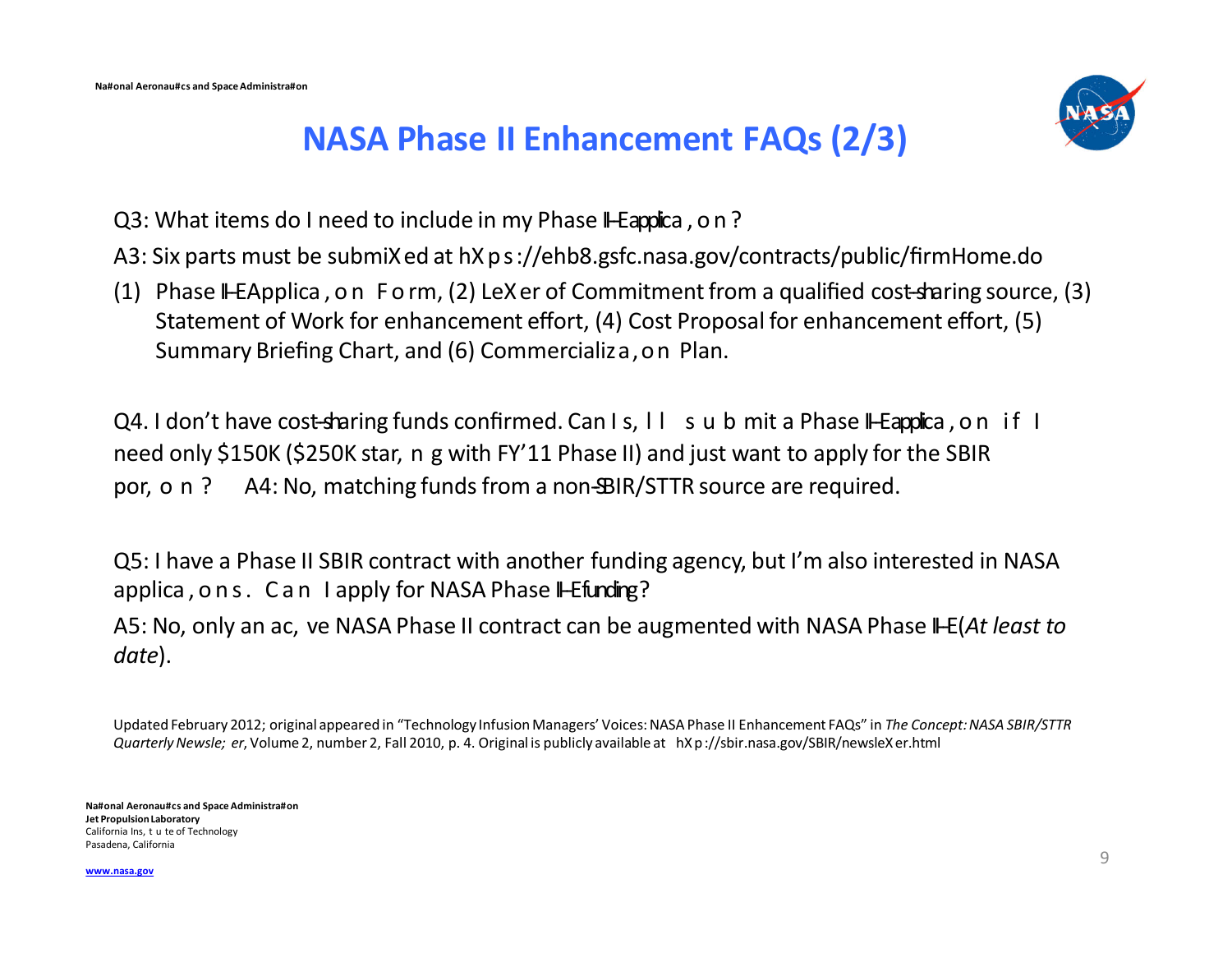

#### **NASA Phase II Enhancement FAQs (3/3)**

Q6. In a Phase II-E award, can the amount of the matching funds exceed the size of the SBIR por,on?

A6: Yes. The SBIR por, o n is limited to \$150K (\$250K star, n g with FY'11 Phase II), but the matching funds por, o  $n$  is not limited.

Q7. I'm familiar with several DoD SBIR transi, o n f u n d i n g programs, such as Phase II.5 (Navy) and Phase II-E (Army). Does NASA's Phase II-E operate like these DoD programs? A7: The basic principles are similar – encouraging post Phase II technology transi, o n, infusion and commercializa, on  $-$  but the details are different. Make sure to read the NASA program descrip, o n carefully, even if you are familiar with analogous programs at other agencies.

Q8: If I have a ques, o n t h at isn't addressed in the EHB or in these FAQ, who should I contact? A8: Please contact the NASA SBIR/STTR Program Support Office at 301-937-0888 or [sbir@reisys.com](mailto:sbir@reisys.com)

Updated February 2012; original appeared in "Technology Infusion Managers' Voices: NASA Phase II Enhancement FAQs" in *The Concept: NASA SBIR/STTR Quarterly Newsle; er*, Volume 2, number 2, Fall 2010, p. 4. Original is publicly available at hX p://sbir.nasa.gov/SBIR/newsleXer.html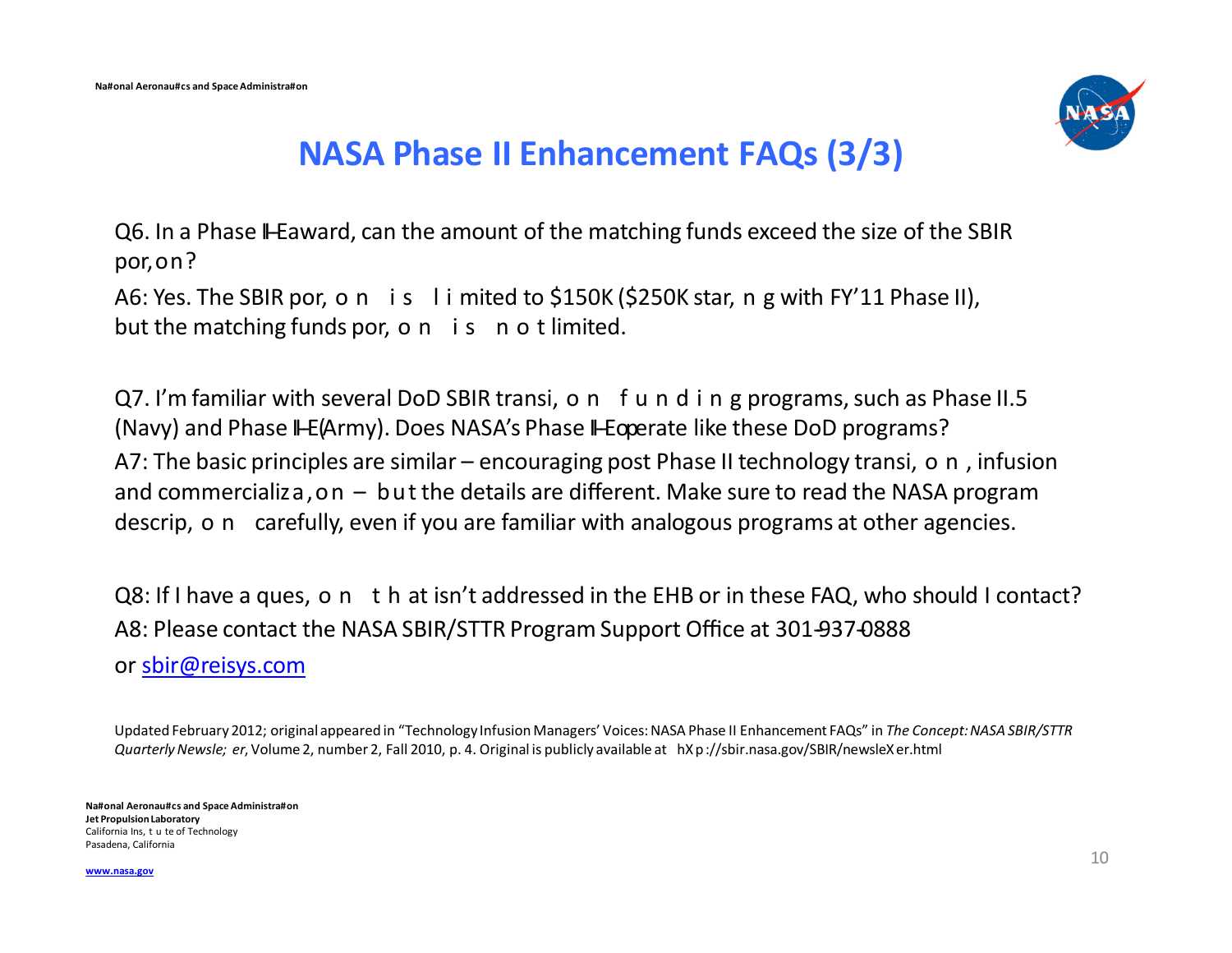

# **How does NASA post phase II funding differ from that of other agencies?**

- NASA's SBIR Program provides funds for Phase I (proof of concept), Phase II (demonstra, on/reduc, on to p rac, ce) and the Phase II-E op, on ( extension of a Phase II that increases infusion probability).
- Anything beyond that ----reeds to get its funds from elsewhere. Post Phase II funds can be NASA or non-NASA, but cannot be provided by SBIR/STTR.
- Several other SBIR agencies, par, cularly DoD, NSF and NIH; and especially the Navy, maintain a number of formal, funded Post Phase II commercializa,on, business development, and infusion programs to which SBIR companies can apply.
- There is currently no direct analog of these "umbrella" programs within NASA, so infusion into NASA programs and projects is individualized.
	- Some of these programs and strategies may eventually be adopted by NASA, as has been done with Phase  $IF.$
	- Nevertheless, most NASA infusion will con, n u e to be on a case-by-case basis.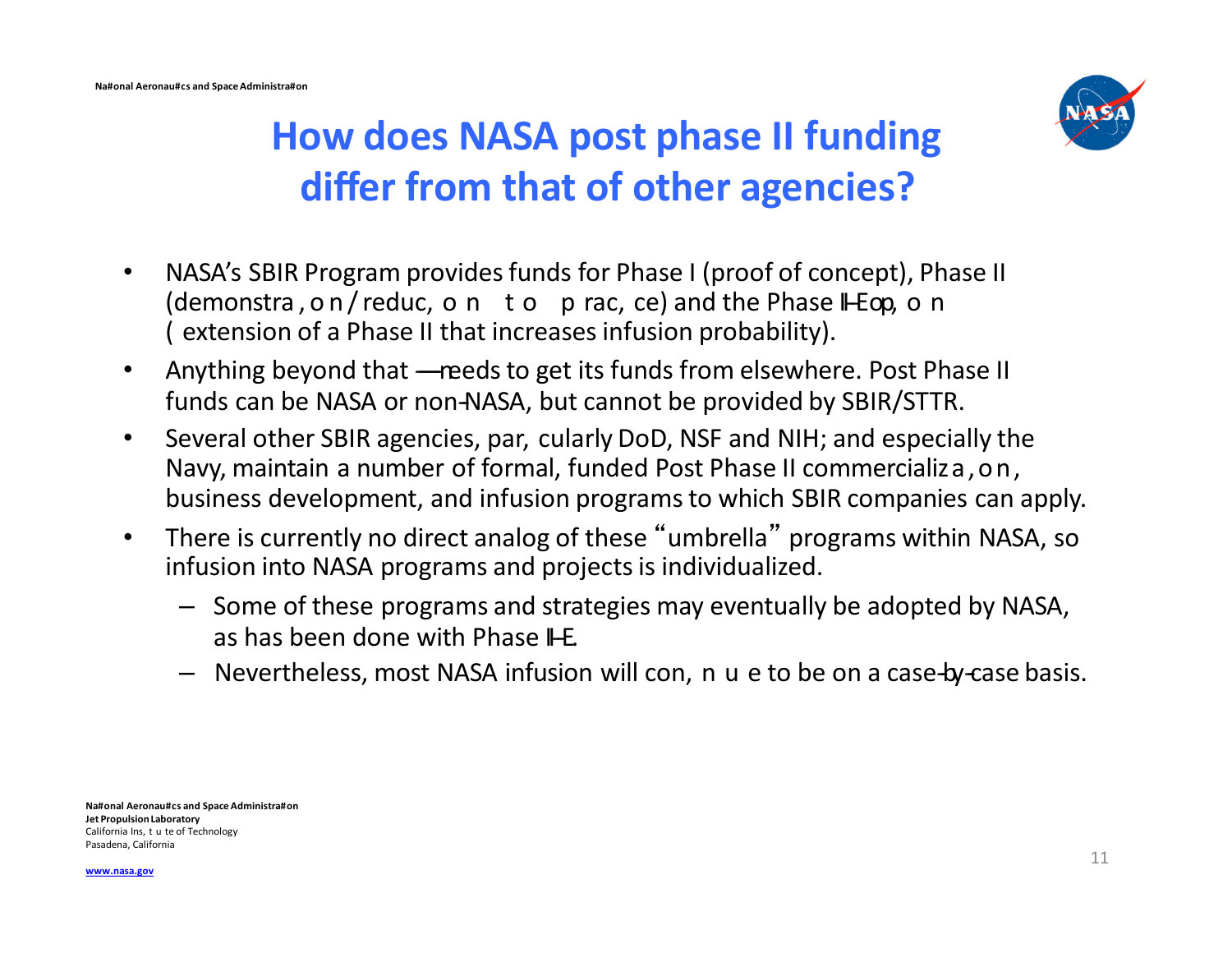

### **Navy Post Phase II Transi#on Programs**

#### Director, Navy SBIR and Technology Transfer Programs From presenta,on at the 2011 Na,onal S BIR Beyond Phase II Conference and Technology Showcase, Atlanta, GA, Sept. 12-15, 2011

Originally publicly available on-re at hXp://www.cvent.com/events/2011-ra, on al-str-beyond-phase-iconference/ custom-126-4f1e5ebf274c4cb7b0fed9f9cf75812a.aspx

> The presenta,on is no longer available on- the, but copies are available on request.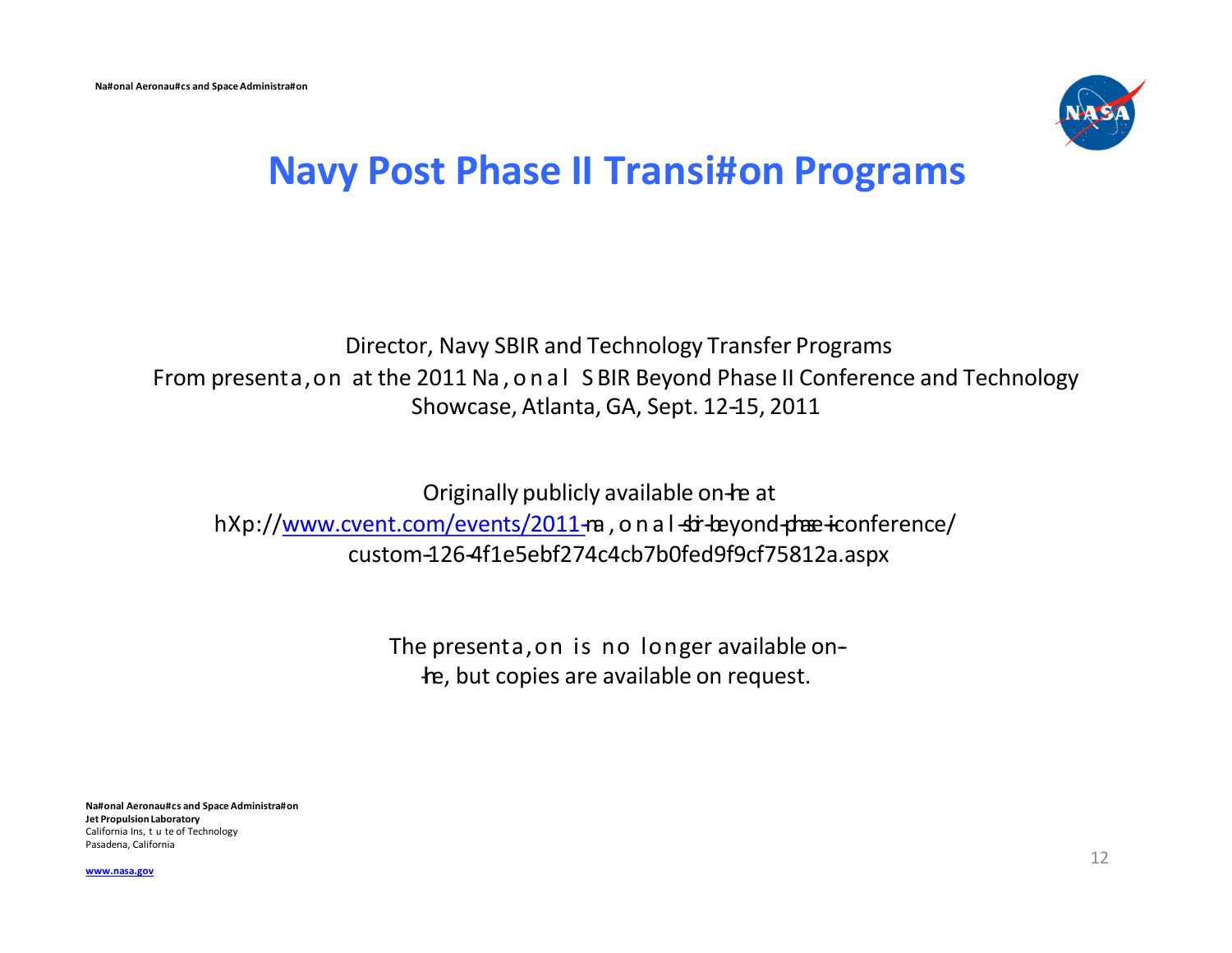

#### **Army Post Phase II Transi#on Programs**

"Army SBIR Transi,on Beyond Phase II 2011", by Michael John Smith, Program Manager, HQ RDECOM, Aberdeen Proving Ground, MD From presenta,on at the 2011 Na,onal S BIR Beyond Phase II Conference and Technology Showcase, Atlanta, GA, Sept. 12-15, 2011

Originally publicly available on-re at hXp://www.cvent.com/events/2011-m, on al-str-beyond-phase-iconference/ custom-126-4f1e5ebf274c4cb7b0fed9f9cf75812a.aspx

> The presenta, on is no longer available onthe, but copies are available on request.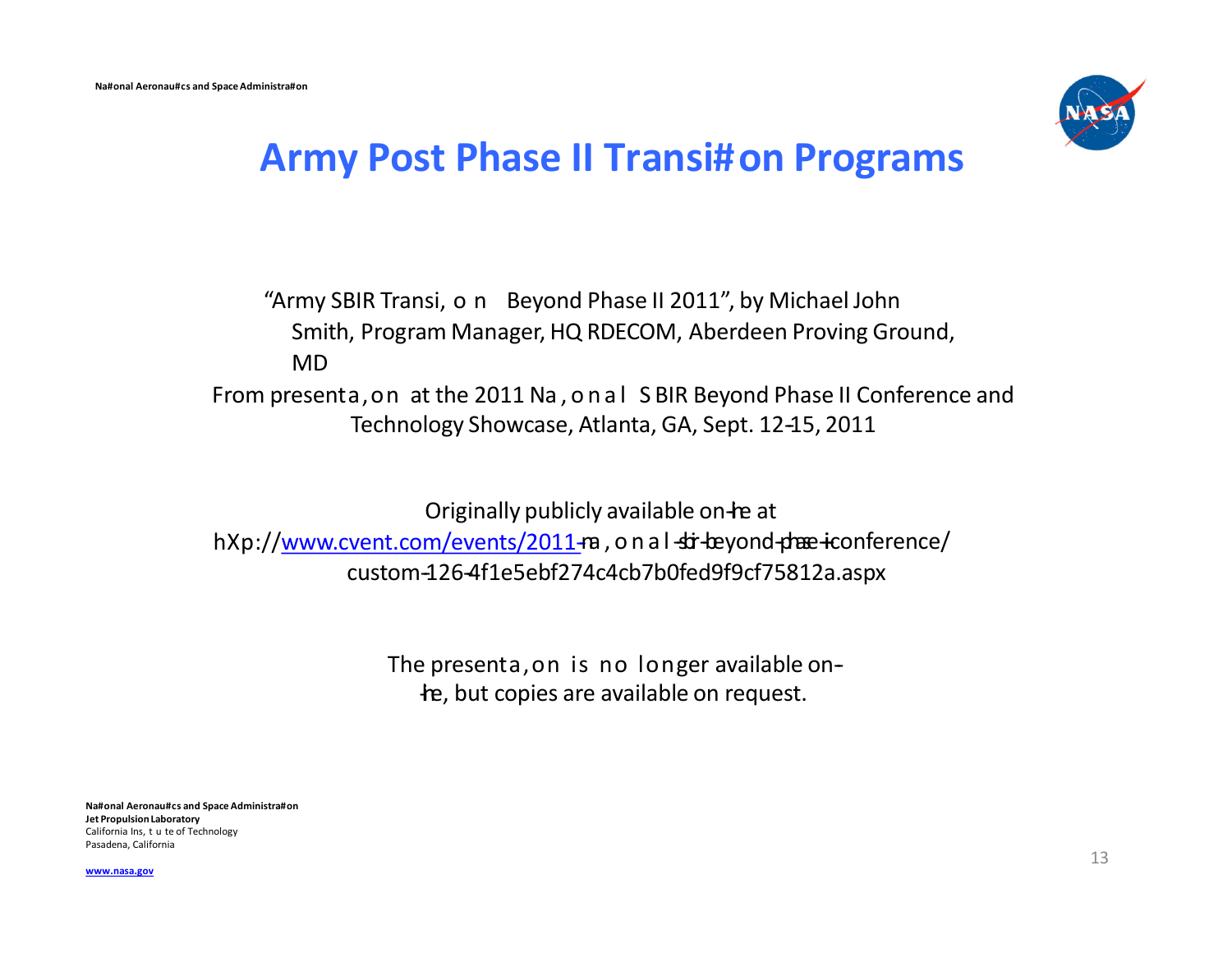

#### **Air Force/DARPA Post Phase II Transi#on Programs**

#### "Air Force/DARPA SBIR Transi, o n s ", by Walt Fenstermacher, AF SBIR Transi, o n Program, BRTRC From presenta,on at the 2011 Na,onal S BIR Beyond Phase II Conference and Technology Showcase, Atlanta, GA, Sept. 12-15, 2011

Originally publicly available on-re at hXp://www.cvent.com/events/2011-ra, on al-str-beyond-phase-iconference/ custom-126-4f1e5ebf274c4cb7b0fed9f9cf75812a.aspx

> The presenta, on is no longer available onthe, but copies are available on request.

. Pasadena, California **Na#onal Aeronau#cs and Space Administra#on Jet Propulsion Laboratory**  California Ins, t u te of Technology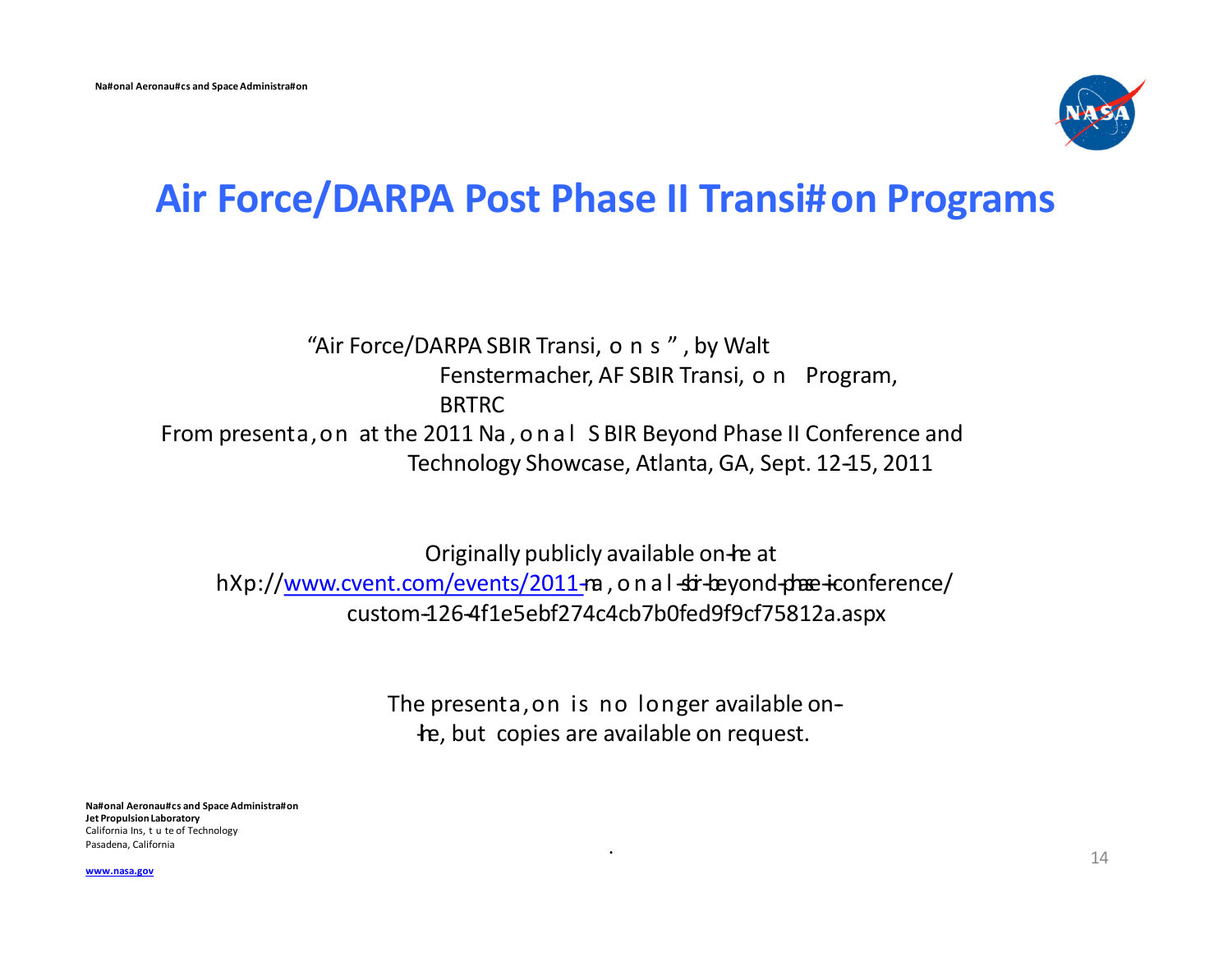

# **Summary: Transi#on Programs Can Help Bridge** the Mid-RL Gap



**Jet Propulsion Laboratory** California Ins, t u te of Technology Pasadena, California

Na#onal Aeronau#cs and Space Administra#on<br>Image courtesy of "NIST GCR 02-841: Between Inven#on and Innova#on -An Analysis of Funding for Early-Stage Technology Development" hXp://www.atp.nist.gov/eao/gcr02-841/chapt2.htm